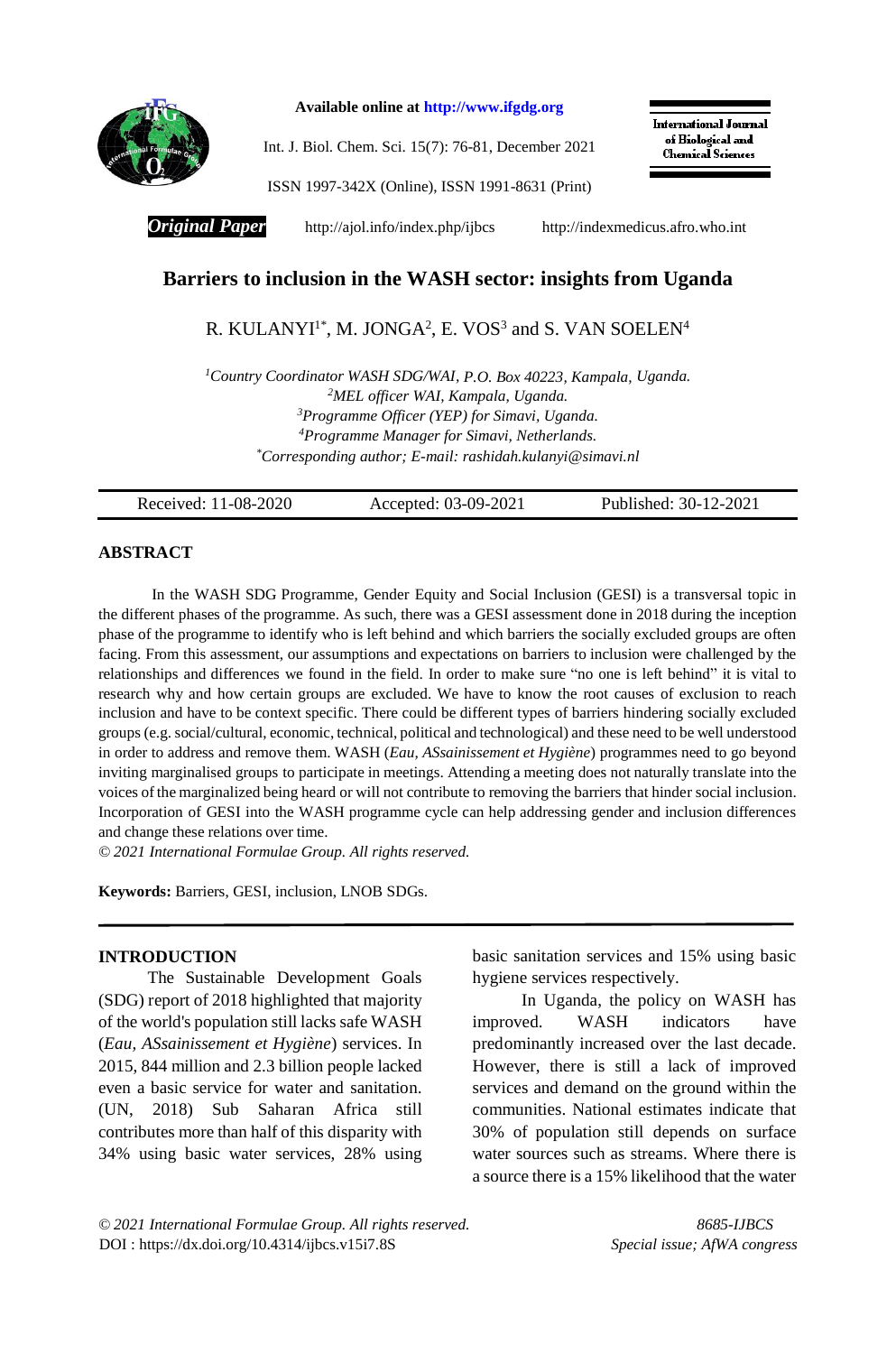source is non-functional. 20% of the population was reported to lack access to decent sanitation facilities and more 70% of the population is without a handwashing facility (MWE, 2019).

The 2030 Agenda and SDG 6 promise to extend services to those unserved populations across the world through the leave no one behind commitment (UN, 2015). To deliver this development agenda, governments and development agencies have to understand who is left behind, what barriers exist and how do the dynamics of exclusion affect WASH needs. It is only by tackling these issues that inclusive WASH interventions can be designed and implemented.

Social Inclusion is widely defined as the process by which efforts are made to ensure equal opportunities for all, regardless of their background, so that those marginalized can achieve their full potential in life. The World Bank Group expands this definition to encompass improving the opportunities, ability and dignity of the disadvantaged (The World Bank, 2019). Whereas exclusion is the barrier that impedes social inclusion through partial or wholly excluding individuals on grounds of social identities including age, sex, culture/ethnicity, religion, language, physical and economic disadvantages. Exclusion could manifest as a lack of voice or recognition (Ahrari et al., 2018). Barriers to social inclusion can be categorized as social, economic, political, physical or environmental factors. These may appear directly or indirectly and take place at different levels- either at a global scale, within countries or between the urban and the rural populations. (White et al., 2016)

The WASH SDG programme (2017- 2022) is implemented in seven countries by a consortium consisting of the WASH Alliance International (WAI), Plan Netherlands and SNV. The programme aims at improving WASH situation for all. It is built on three core strategic objectives, namely: (1) increasing demand for improved WASH facilities and practices; (2) improving the quality of service provision; and (3) improving governance of the sector. Gender and Social Inclusion (GESI) is an area of specific attention in each of the three strategic objectives as well as Climate Vulnerability and Resilience (CVR). Funded by the Dutch Ministry of Foreign Affairs, the 5-year programme will run from July 2017 to September 2022.

The WASH SDG Programme in Uganda consists of the Uganda WASH Alliance sub- programme and Uganda Kamuli Buyende and Nebbi sub-programme. The WASH SDG Programme in Uganda aims at sustainably deliver access to, and use of, safe drinking water for at least 86,400 people; and improve access to, and use of, sanitation and improve hygiene behaviours for at least 279,400 and 150,700 people respectively.

The Uganda WASH Alliance subprogramme is being implemented in Agago district in Northern Uganda, as part of Agago sub-catchment. Simavi is leading the Uganda WASH Alliance sub-programme. The Uganda WASH Alliance sub-programme is implemented mainly by the local partners. These include: Agency for Sustainable Rural Transformation (AFSRT), Amref Health Africa- Uganda, Health through Water and Sanitation (HEWASA), Joint Effort to Save the Environment (JESE), RAIN Uganda, Network for Water and Sanitation Uganda (NETWAS Uganda) and Water and Sanitation Entrepreneurs Association (WASEU), and supported by the Dutch WAI partners: Simavi, Amref, Akvo, RAIN, RUAF, IRC and Practica.

GESI has been a key focus area from the start. As it was a key topic during the baseline, a GESI assessment was done in the inception phase to understand the GESI issues in Agago and take this along in programme development. The baseline assessment designed and conducted by Simavi found a negative relation between access to and use of WASH services and marginalized groups. This entails that; there are certain barriers that prevent communities from establishing inclusive WASH services and WASH governance. The findings that came out of the assessment question previously made assumptions on exclusion and are therefore of great value. This paper aimed at discussing the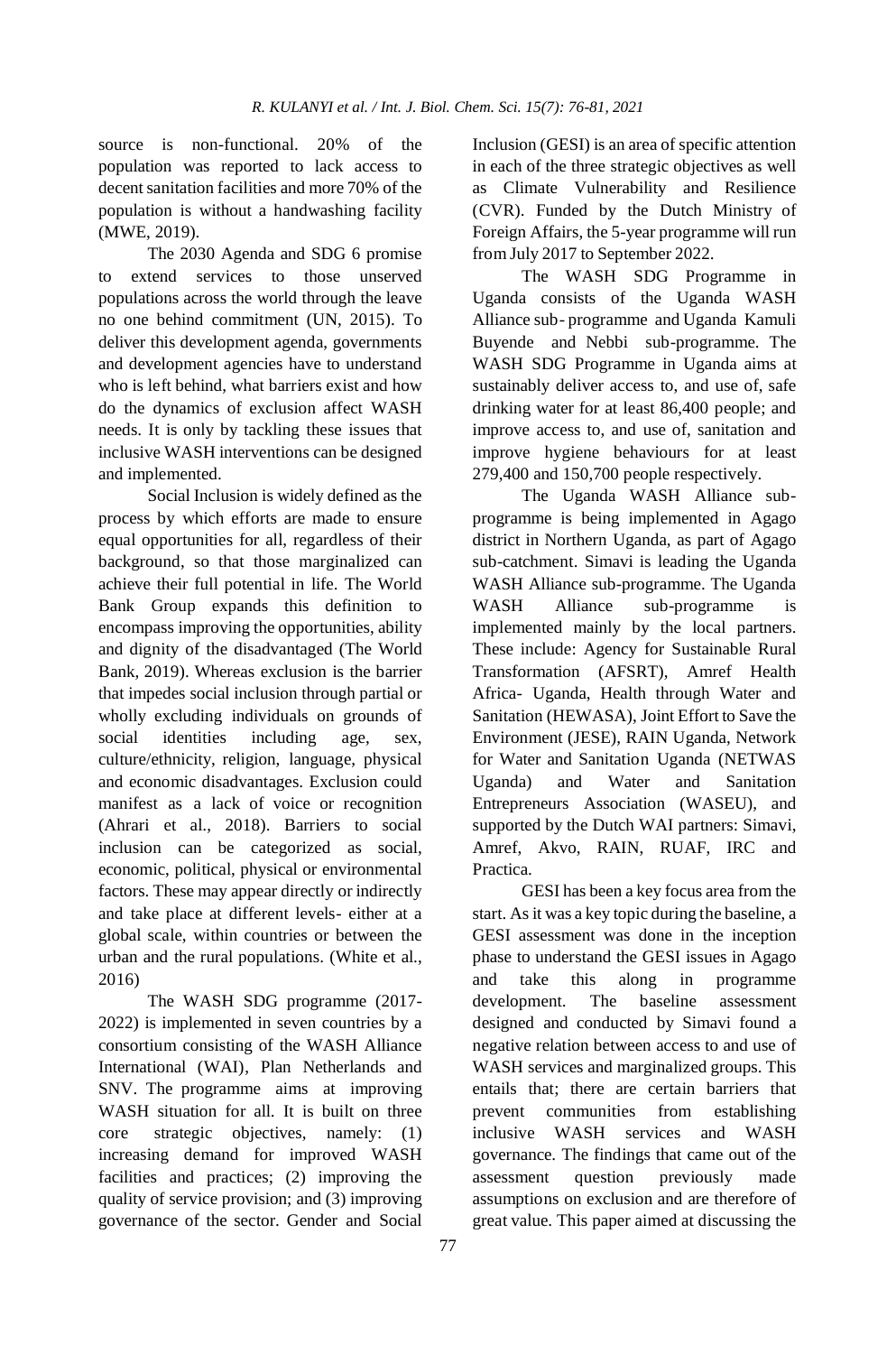main GESI findings and how these are implemented in the WASH SDG programme.

### **MATERIALS AND METHODS**

In order to ensure that the WASH SDG Programme is addressing GESI, different methods have been used in different phase of the programme cycle:

• *GESI-informed programme design:* a GESI assessment was done, based on document review, interviews, questionnaires, and focus group discussions. Assessments focused on: marginalisation within the household; between households and of community. The assessments also reviewed public administration and legal and policy barriers/enablers.

• *GESI-focused implementation and management:* Support was provided to both GESI- specific activities that are targeted directly at women and/or socially excluded people as well as the mainstreaming of these issues into broader activities. Programme organisation structures, budgets, staff, capacity building and establishment of programme modalities were also addressed for GESI related activities.

• *Monitoring, evaluation and learning for GESI:* In monitoring and evaluation, data is included with disaggregation for gender and socially excluded groups. The WASH SDG Consortium is developing a systematic learning programme on the experience of implementing a GESI focused WASH programme, including learning between country programmes. Therefore, an example from Indonesia can be adapted by other subprogrammes through the learning programme and *vice versa*.

Looking at the Uganda WASH Alliance sub-programme in Agago, a GESI assessment was conducted in order to assess who is left behind in Agago district. The following GESI research questions were asked:

Who is left behind from access to WASH services?

Who controls the resources and takes the decisions?

What are the barriers for inclusion?

- How are the WASH practices different for different (marginalized) groups?

The GESI assessment was done based on primary and secondary data sources. A cross sectional study design was used to undertake the qualitative assessment (Ofumbi, 2018). Furthermore, data from the baseline study was used. The baseline study consisted of a household survey; 913 respondents, including a water quality assessment. Through this household survey the WASH practices following the JMP ladders were clarified. These findings were then disaggregated for different wealth quintiles(based on the Poverty Probability Index (PPI) for Uganda (IPA, 2015)), urban/rural settings and gender. Additionally, interviews with key informants and stakeholder were conducted, followed by a GESI Assessment where the special position of marginalized groups was assessed. The collection of this data contributes to the research of exclusion in WASH service provision and the design and implementation of the programme.

# **RESULTS AND DISCUSSION**

A total number of 913 respondents have been included in this household survey. The main focus was on female members of the household and that can be seen in the gender distribution of all respondents: 83% female and 17% male. The average household size within the sample is seven household members. In 74% of the households there are children under five. 87% of the households there are children between five and 17 years old. Most households are headed by a male member (71%), showing that the intervention area represents a traditional structure in terms of power in the household (patriarchy). Most of the heads of the households are able to read and write (73%) and most households have finished primary education (44%), secondary education (22%) or no education (23%). Almost all households in the sample are Christian, and 95% of all households are from the Acholi tribe, showing a homogenous society in general. Agriculture is the main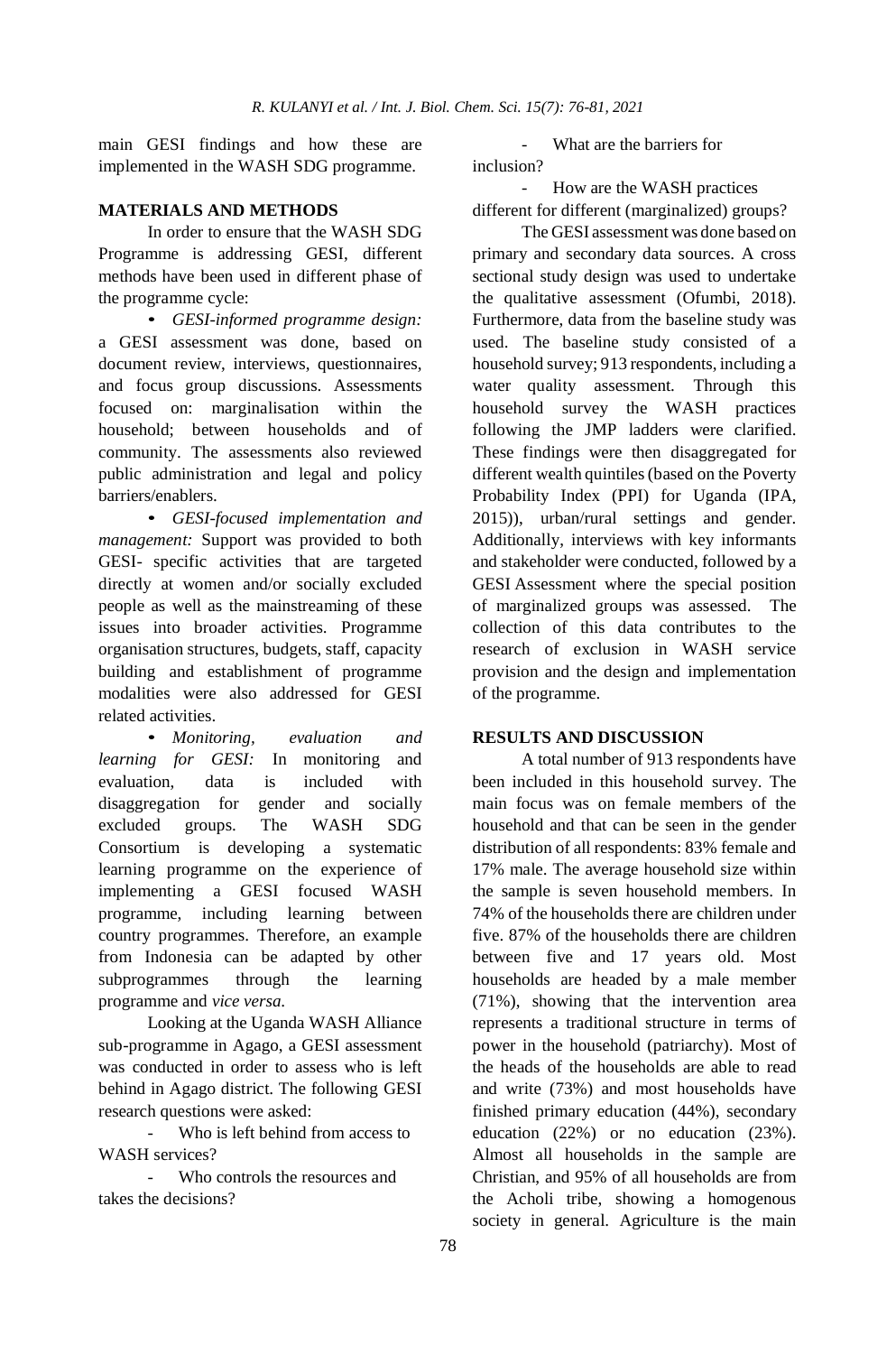source of income for 95% of the households. 20% of households reported to have a person with disability. In the majority of cases this is a physical disability. Other types of disability like lack of vision, hearing and/or mental problems are also present. This shows the importance for the programme to focus on the inclusion of people living with a disability in the programme (Simavi, 2018).

Figure 1 shows the correlation between the JMP service ladders on Water, Sanitation and Hygiene and wealth. More households within the lowest wealth quintiles are using lower service levels of water, are practicing open defecation and do not practice handwashing. Majority of the households >60% were accessing a limited service level. More than  $>80\%$  were using unimproved sanitation and >90% didn't have hand hygiene facilities to their disposal. Looking at different wealth groups the baseline findings show that there is a difference between sanitation and drinking water. Safe drinking water is better accessible throughout different wealth groups. This is because drinking water is generally organized on community level. With regards to sanitation the difference between wealth groups are much more diverse. This is related to the fact that sanitation is often organized on household level. This shows that there should be a different approach for reaching marginalized groups in different elements of WASH.

The GESI assessment found different barriers to social inclusion in Agago. In terms of social and cultural barriers, stereotyping and prejudice against women and other marginalized groups limit their participation in WASH decision making at household and community level. Furthermore, there is discrimination and stigma for certain socially excluded groups.

There are two main barriers to economic inclusion of women. One, limited control and decision- making power of women over household and community investments and resources. Two, women carry the burden of most of the unpaid work. On the other hand, women were the main recipients of loans from saving and or credit groups, which combined

with their limited decision making power can lead to their exposure to violence within/outside the family. At the same time, the existing WASH businesses are not focusing on rural areas or on the needs to women and other socially excluded groups (e.g. people living with a disability and the elderly).

In terms of technological barriers, the Local Government in Agago has limited capacity in terms of knowledge, skills and financial resources to mainstream social inclusion. Looking at political barriers, most policies, laws, strategies, plans and guidelines on social inclusion are sound in Uganda, but are not fully implemented. Looking at technological barriers, some WASH technology options/ designs like pit latrines and boreholes are non-inclusive to the People living with Disability and elderly.

# **Implications for implementation**

From the baseline study and GESI assessment, the WASH SDG Programme started implementation of the programme on 1<sup>st</sup> of July 2018. The programme is promoting a GESI- sensitive approach, for instance in making sure women and socially excluded groups have equal opportunities to access and influence WASH related decision making and use improved WASH services. A GESIfocused WASH programme requires adjustments to hygiene behaviour change communication, sanitation demand creation (e.g. CLTS), supply chain development (e.g. sanitation marketing approaches) and WASH governance.

# **Increase demand for improved WASH facilities and practices**

A GESI approach within the WASH SDG programme places increased emphasis on participatory methods and tools to create demand for improved WASH facilities and practices. Existing methods and tools are being adapted to support a more GESI transformative process as well as more equal outcomes. The WASH SDG programme will engage with young people, adolescent girls and/or boys to influence harmful gender stereotypes. In 10 households from three selected villages in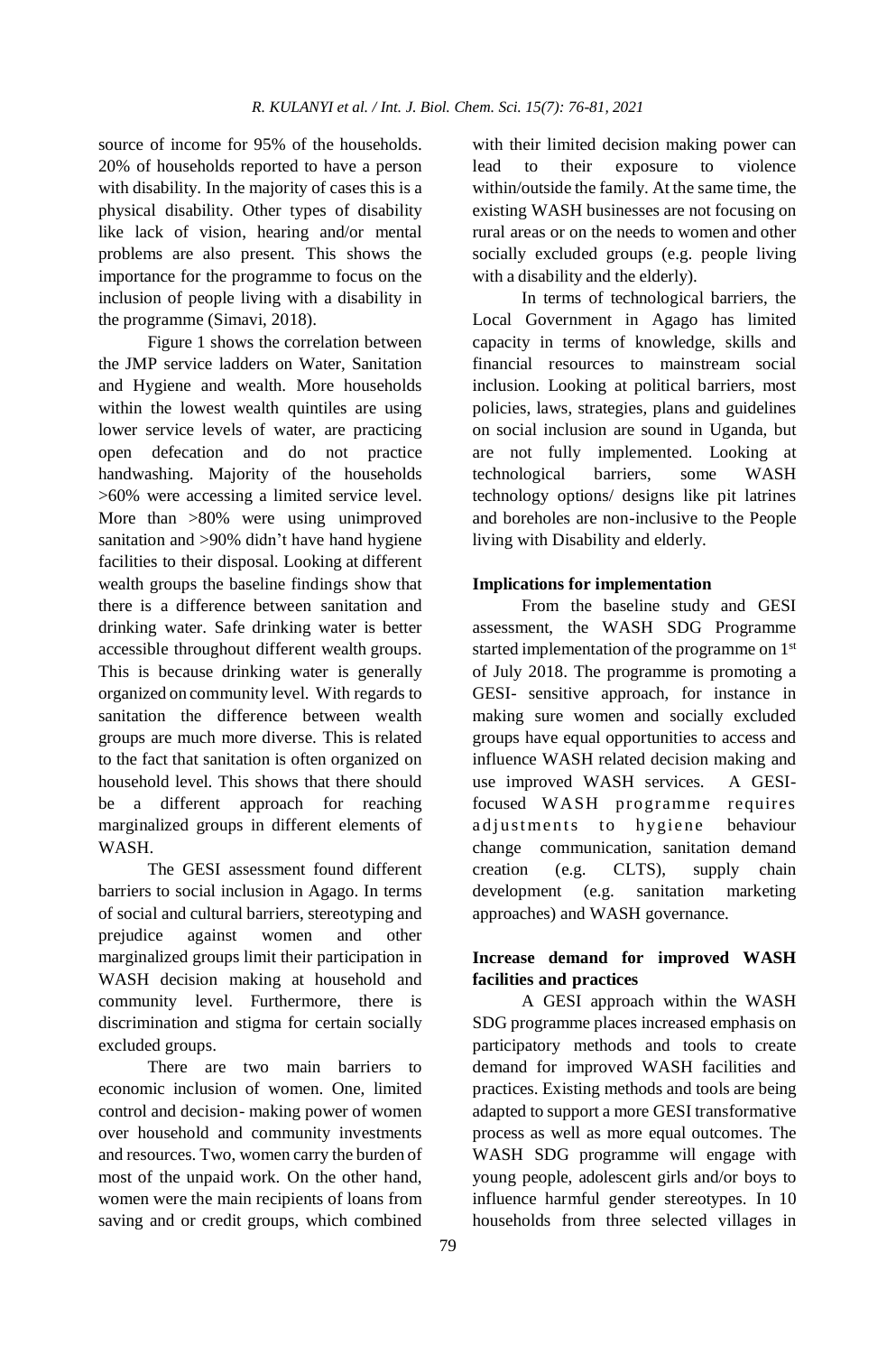Omot sub-county, the WASH SDG Programme is piloting household level gender action planning (GAP). This activity is conducted to understand existing gender inequalities at household level and re-defining women's and men's gender roles and relations through guidance on gender mainstreaming at household level. In all 10 households a gender responsive and transformative action plan that clearly recognizes the women and children's contribution to household resources was developed. We will continue to follow up on the implementation of these plans and there after role out GAP to other villages. From this GAP exercise it's noted that the issue of ownership of household resources particularly land and money is a reserve of men yet women have the greatest contribution. It's important that under the WASH SDG programme we should have a deliberate gender mainstreaming and awareness campaigns in order to recognize and increase effective women's participation in production and use of household resources. This entails empowering both women and men.

# **Improve the design and implementation of service provision**

Partners are adapting the design of toilets and handwashing facilities to ensure they meet the need of elderly people, women, children and people with disabilities. In Agago,

women are under-represented in formal WASH technical roles such as toilet construction or pit emptying as well as service delivery for instance as WASH entrepreneurs. In response, sub-programmes are training female entrepreneurs to help them to compete with male counterparts. Masons and WASH entrepreneurs are also being trained on the WASH products suitable for people with particular needs. Through mentoring and the use of role models, women are encouraged to become entrepreneurs.

#### **Improve governance of the sector**

Partners are supporting government institutions and community committees and leaders to better plan and budget for WASH services. The partners are building the capacity of government and traditional leadership on gender transformative and inclusive WASH approaches to ensure ownership of activities. In Uganda, the WASH Alliance is working with District local government in Agago to introduce bylaws related to GESI. One success is that the local government is taking the GESI issue seriously. The local government has issued a by-law to prevent alcohol abuse, as they see a link between alcohol abuse and gender-based violence (e.g. 37 women were murdered by their husbands in Agago district in 2018).



**Figure 1:** results on the water, sanitation and hygiene ladder per wealth quantiles.